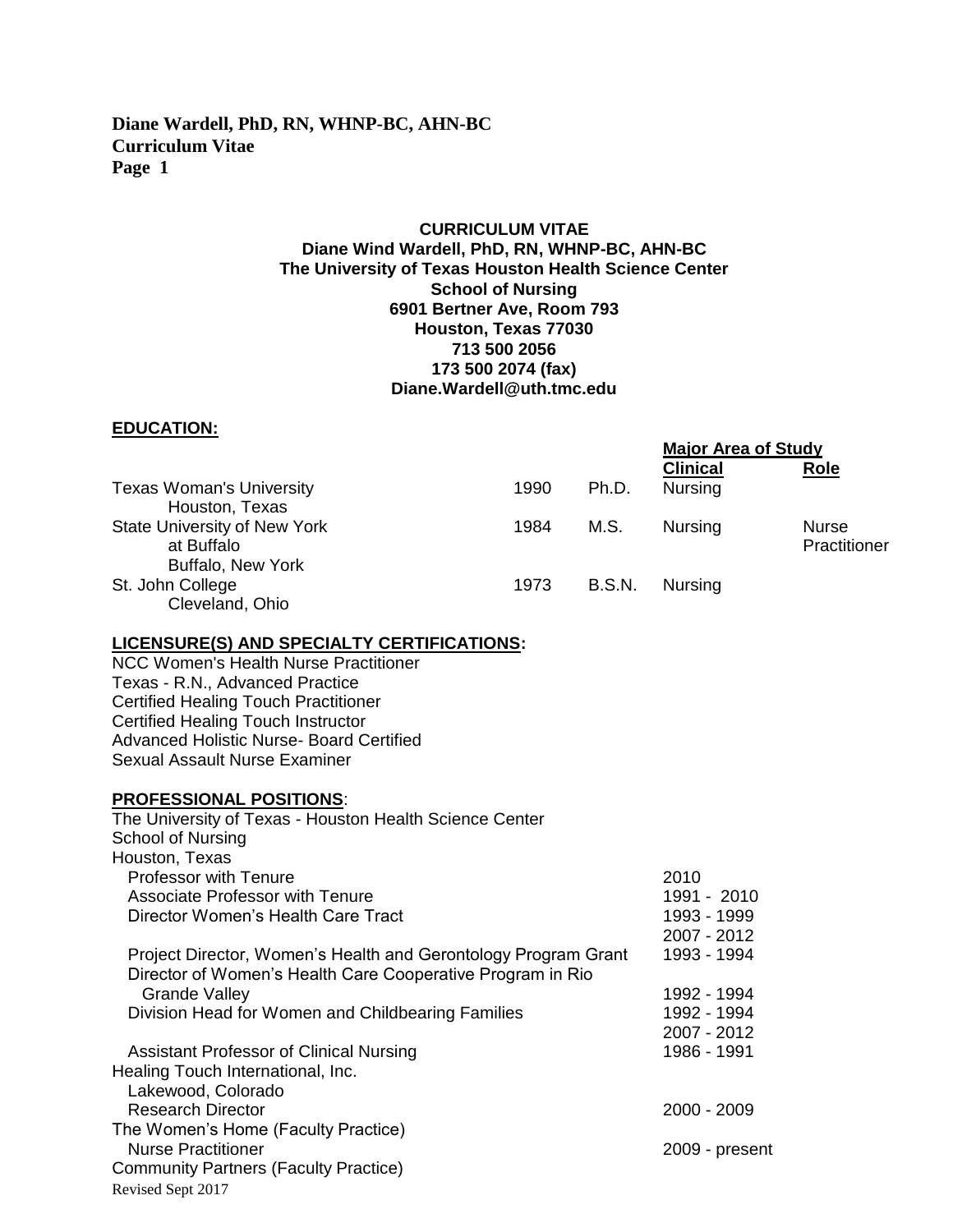| Adolescent Clinic                                        |             |
|----------------------------------------------------------|-------------|
| <b>Nurse Practitioner</b>                                | 1996 - 2003 |
| The University of Texas                                  |             |
| Pan American                                             |             |
| Edinburg, Texas                                          |             |
| <b>Adjunct Assistant Professor</b>                       | 1990 - 1992 |
| The University of Texas                                  |             |
| M.D. Anderson Cancer Center                              |             |
| Houston, Texas                                           |             |
| <b>Adjunct Assistant Professor</b>                       | 1989 - 1994 |
| Hermann Hospital (Faculty Practice)                      |             |
| Houston, Texas                                           |             |
| Nurse Practitioner; OB/GYN Clinic                        | 1986 - 1989 |
| Covenant House (Faculty Practice)                        |             |
| Houston, Texas                                           |             |
| <b>Nurse Practitioner; OB/GYN</b>                        | 1987 - 1987 |
| <b>Houston Baptist University</b>                        |             |
| School of Nursing                                        |             |
| Houston, Texas                                           |             |
| <b>Assistant Professor</b>                               | 1985 - 1986 |
| <b>NCLEX Review</b>                                      |             |
| Nursing Transitions, Inc.                                |             |
| <b>Williamsville, New York</b>                           |             |
| Instructor                                               | 1984 - 1986 |
| <b>Thiel College</b>                                     |             |
| Greenville, Pennsylvania                                 |             |
| <b>Assistant Professor; Nursing</b>                      | 1984 - 1985 |
| State University of New York at Buffalo                  |             |
| <b>Buffalo, New York</b>                                 |             |
|                                                          | 1983 - 1983 |
| <b>Teaching Assistant</b>                                |             |
| Sharon General Hospital-School of Nursing                |             |
| Sharon, Pennsylvania                                     | 1977 - 1982 |
| <b>OB/GYN Nursing Instructor; Maternal/Child Nursing</b> |             |
| <b>Grove City Hospital</b>                               |             |
| Grove City, Pennsylvania                                 |             |
| Staff Nurse; Maternity and Gynecology                    | 1976 - 1977 |
| <b>Holy Cross Hospital</b>                               |             |
| Silver Spring, Maryland                                  |             |
| <b>Staff Nurse; Pediatrics</b>                           | 1974 - 1975 |
| Suburban Hospital                                        |             |
| Bethesda, Maryland                                       |             |
| Staff Nurse; Medical-Surgical Nursing                    | 1973 - 1973 |
|                                                          |             |
| <b>PATENTS:</b>                                          |             |
| Pacifier for Low Birth Weight Infants                    | 1994        |

#### **HONORS and ADVISORY BOARDS:**

Distinguished Advisor, Council for Healing, 2006 – present.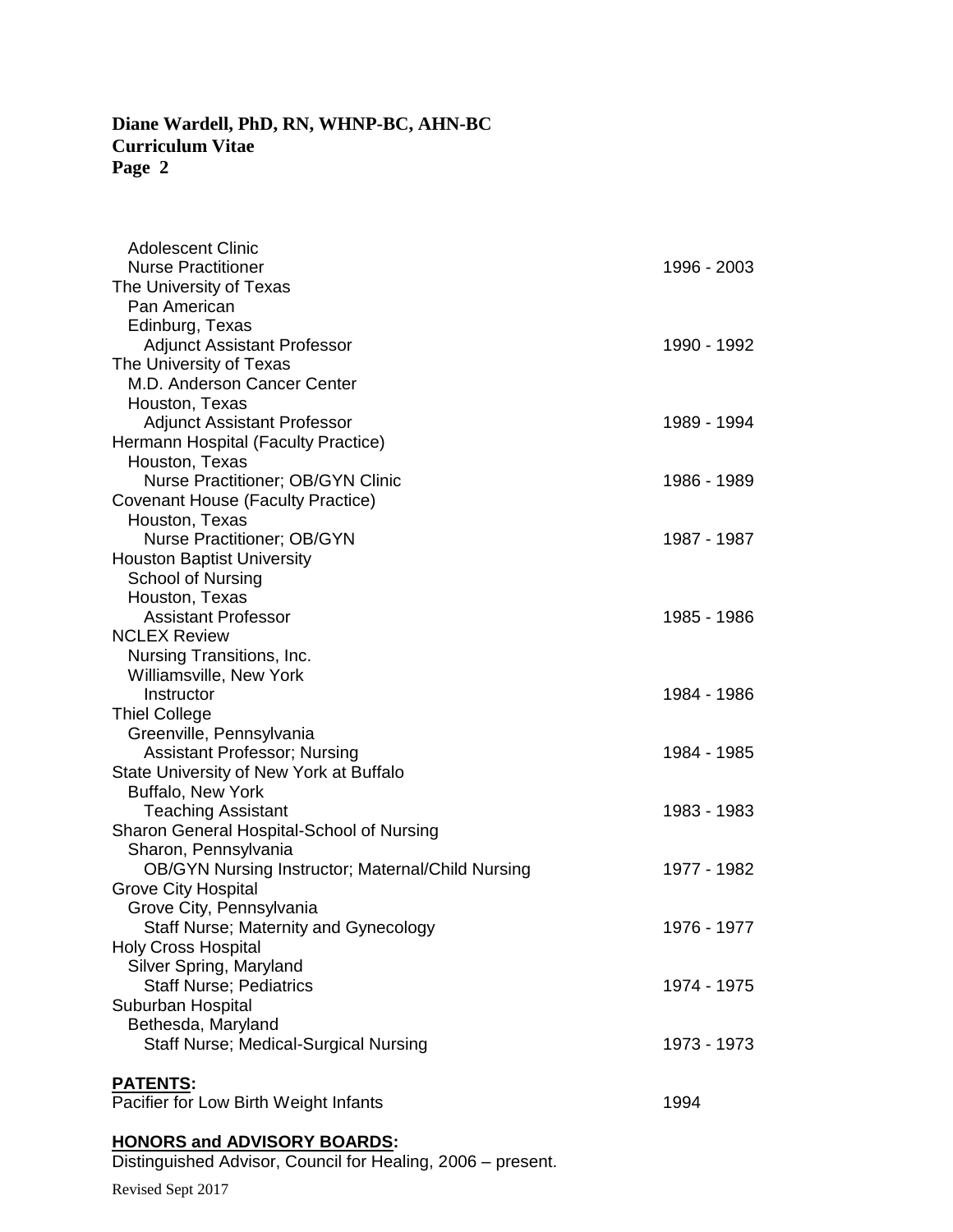Advisory Board of the Creative Awareness Project, Palo Alto, CA. 2005-2008 Sigma Theta Tau, Practice Award, 1998 Who's Who in Nursing, 1995, 1998 Who's Who in Science and Engineering, 1995, 1996, 1998 Texas Nurses Association, Nurse Recognition, 1997 Nationally Recognized Honors in Research, UTHHSC, Convocation, 1994 Dean's Teaching Excellence List, 1987, 1988, 1993, 1994, 1999 Certificate of Recognition, Texas Medical Center Nurse Recognition Day, 1993

#### **RESEARCH REVIEW**

Shiners Hospital System. Invited reviewer Research Grant. 2014, 2015, 2016.

American Holistic Nurses Association Research Grant awards. 2011, 2012, 2013. Reviewer.

Southern Nursing Research Society. Conference reviewer 2012, 2013, 2014.

- State of the Science Congress on Nursing Research. 2010, 2015. Abstract reviewer.
- National Center for Complementary & Alternative Medicine, CAM Approaches in the Management of HIV Disease and Its Complications (RO1), June 12, 2009.
- National Center for Complementary & Alternative Medicine, Clinical Studies on CAM, February 25-26, 2008, October 21-22, 2008, and February 22-23, 2009.
- National Center for Complementary & Alternative Medicine Special Emphasis Panel, June 23-24, 2005, June 24, 2005, February 13-14, 2006, October 30-31, 2006, February 26-27, 2007, February 26, 2008, and June 22-23, 2008.
- National Center for Complementary & Alternative Medicine Special Emphasis Panel, June 2004, and February 2005.

National Center for Complementary & Alternative Medicine, Training and Education, November, 2003.

- National Center for Complementary & Alternative Medicine Special Emphasis Panel, CAM and Oncology, October 2002, March 2003, and June 2003.
- Center for Boarder Health Research, September 1999, September 2001, August 2003, August 2005, August 2006, and August 2007.

## **RESEARCH:**

Zahourek R, Engebreston J, Hines M, Smtih M, Wardell D (2009). Nurses Stories of Healing.

Decker, S., Wardell, D., Wasserman, J. & Ostwald, S. (2006) A Feasibility Study: Using a Healing Touch Intervention with Culturally Diverse Elderly Stroke Survivors in Nursing Homes.

- Wardell, D., Mahoney, J., Marfurt, S., Sherwood, G., Mc Niell, J., Engebretson, J. (2005). Labyrinth walk integration program.
- Wardell, D., Tan, G., Rintala, D., Shanti, B. (2002). Integrative care with Bio-Field Therapeutics for Chronic Neuropathic Pain in Spinal Cord Injury. A Pilot Study.
- Wardell, D. (2000). Healing Touch Experience.

Wardell, D. (1998). Faculty Development Leave. Study of a Master Healer and Healing Touch Practice. Wardell, D. & Engebretson, J. (1997). Reiki Touch. Private Funding.

Czerwinski, B., Wardell, D. (1996). Combat readiness: Hygiene issues related to military women.

Engebretson, J. & Wardell, D. (1995). Triangulated evaluation of Reiki Healing.

Engebretson, J. & Wardell, D. (1994). Preterm labor and nursing interventions with touch therapies.

Wardell, D. & Engebretson, J. (1994). Collaboration in research: An exploration of the phenomena.

Adams, J., Kotarba, J., Wardell, D., Engebretson, J., et al. (1994). An ethnographic evaluation of a Nursing Service Center.

Revised Sept 2017 Wardell, D. & Engebretson, J. (1992). Women's experience of the initial period of hormonal therapy for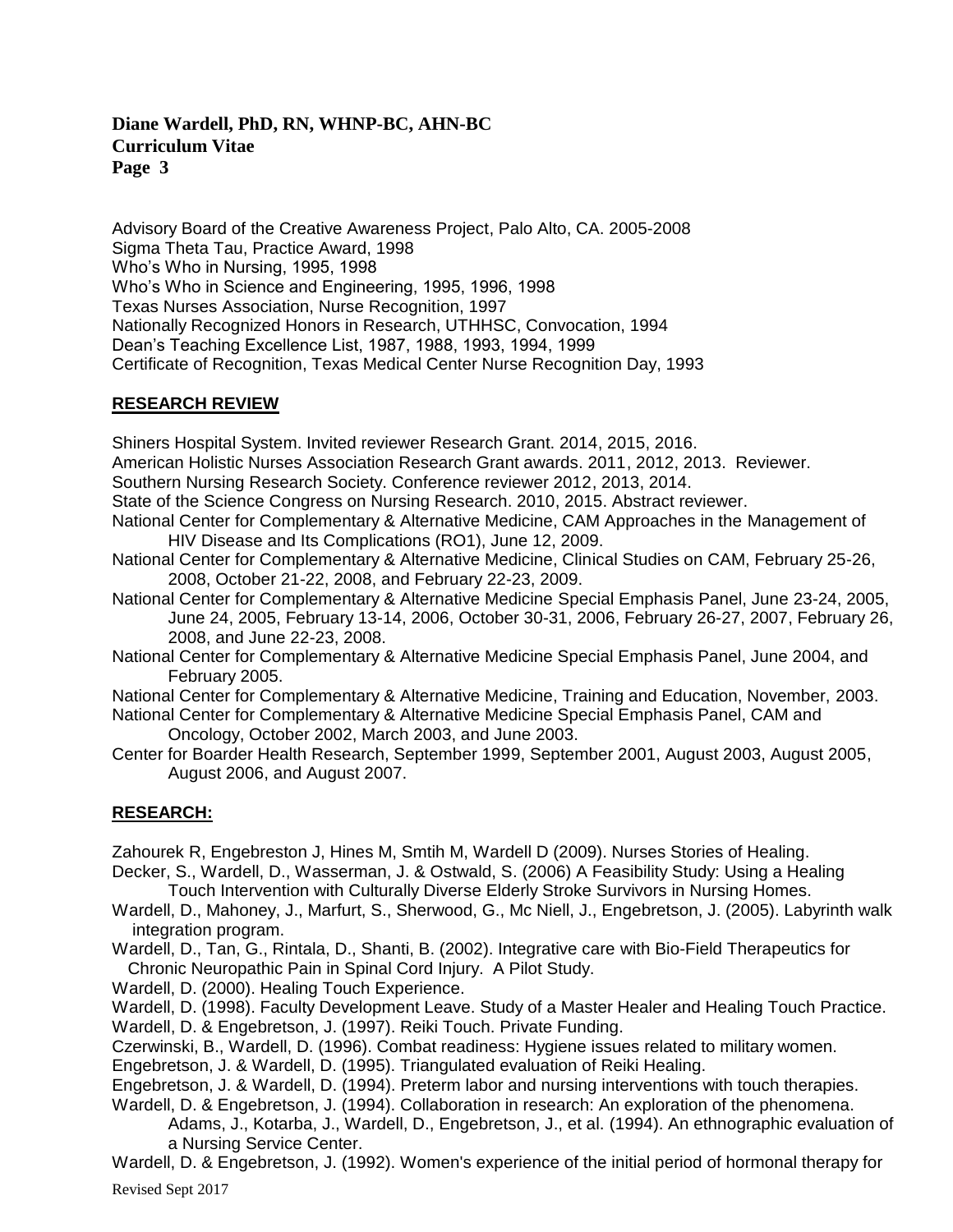perimenopausal symptoms.

Wardell, D. (1990). Battered women's decision to leave or return to abusive relationships. Texas Woman's University Doctoral dissertation.

Wardell, D., & Engebretson, J. (1989). Oral stimulation in smoking and non-smoking women. Engebretson, J., & Wardell, D. (1987). Development of a pacifier for LBW infants.

Wardell, D.W. (1984). Patterns of postpartum adjustment in older primiparous women. Unpublished masters thesis, State University of New York at Buffalo.

#### **GRANTS and FUNDED WORK:**

- Smith, M, Hines, M., Zahourek, R., Wardell, D. Engebretson, J. & Mundt, C. (2009). Holistic nurses stories of healing. American Holistic Nurses Association.
- Decker, S. (PI), Wardell, D. (Co-PI), Wasserman, J., Ostwald, S. A. (2006). Feasibility Study: Using a Healing Touch Intervention with Culturally Diverse Elderly Stroke Survivors in Nursing Homes. \$6000. Partners Faculty Research.
- Wardell, D., Mahoney, J., Marfurt, S., Sherwood, G., Mc Niell, J., Engebretson, J. (2005). Labyrinth walk integration program. \$2100. Partners Faculty Research.
- Wardell, D., Tan, G., Rintala, D., Shanti, B. (2002). Integrative care with bio-field therapeutics for chronic neuropathic pain in spinal cord injury: A pilot study. \$9600. Veteran's Administration, Houston, TX.

Wardell, D. & Engebretson, J. (1997). Reiki Touch. Private Funding. \$10,000.

- Czerwinski, B., Wardell, D. (1996). Combat readiness: Hygiene issues related to military women. (DAMD 17-96-2-6025). Department of the Army. \$210,000.
- Engebretson, J. & Wardell, D. (1995). Triangulated evaluation of Reiki Healing. \$4000. American Holistic Nursing Association.
- Engebretson, J. & Wardell, D. (1994). Preterm labor and nursing interventions using touch therapies. \$13,800. Hermann Hospital.
- Wardell, D. Women's experience of the initial period of hormonal therapy for perimenopausal symptoms. (1992). \$1,100 Intramural.
- Mackey, T., Adam, J. & Wardell, D. High risking screening program. University of Texas Health Science Center. (1991). \$10,000.
- Wardell, D. and Jones, J. Prevention of family violence. March of Dimes. (1990). \$1,100.
- Wardell, D. and Engebretson, J. Oral stimulation in smokers & non-smokers. Private funding. (1989). \$1,900.
- Engebretson, J. and Wardell, D. Low birth weight infant pacifier. Texas Higher Education Coordinating Board. (1987). \$50,000.

#### **RESEARCH CONSULTATIONS ON FUNDED PROJECTS:**

- Wendy Rolf, MSN, RN, AHN-BC, CHTP; Devin Adler, MS, RN, Clinical Manager PACU; Lois Bogenschutz, BS, RN, CCRP; Li Lin, MS; Monica Meier, RN, CHTP; Diane Wardell, PhD, RN, CHTP/I (Consultant); Michelle H Zimmer, MD. Investigating the Effect of Healing Touch on Post-Operative Recovery of Pediatric Tonsillectomies and Adenoidectomies Patients Ages 3 & 4. Children's Hospital of Cincinnati. Funded by American Holistic Nurses Association, 2012.
- Eschiti, V. The lived experience of postoperative mastectomy patients receiving Healing Touch. University of Oklahoma Health Sciences Center, College of Nursing. Funded by Healing Touch International, Inc. Consultant, 2007.
- Presswood, P.I. Healing Touch in Advanced Cervical Cancer Patients: Immune Effects and Mechanisms Agency: National Center for Complementary and Alternative Medicine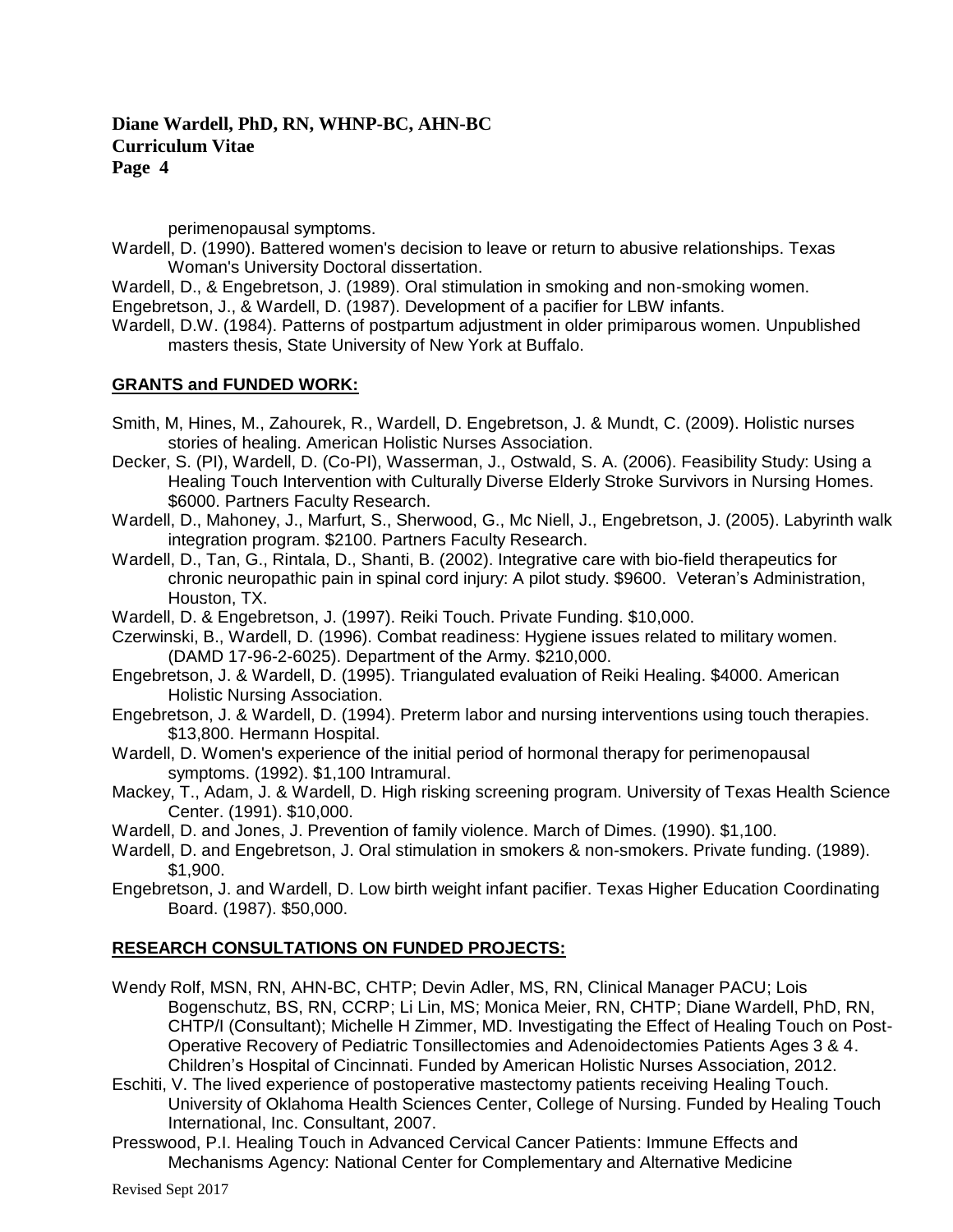Center Grant: Exploratory Program Grant for Frontier Medicine, 1 P20 AT-756-01 Project 4 in Center Grant, Consultant, 2005

- Collinge, W.. PI. Promoting Healthy Aging Through "Elder-Healer" Training, National Institute on Aging Grant #1R43AG24016-01, Consultant, 2004
- Collinge, W. PI. The Couples Project. Boston, MA. National Institute on Aging. Consultant. 2003.
- McDonough-Means, S. PI. Efficacy of Healing Touch in Stressed Neonates. University of Arizona, Tuscon Arizona. National Center for Complementary and Alternative Medicine, Consultant, 2003.
- Veron, S. P.I. Project Healthy Outlook on the Mammography Experience (Project H.O.P.E.). School of Public Health, The University of Texas Houston Health Science Center, 2000-2005. (Advisor).

### **PUBLICATIONS:**

#### **Peer Reviewed Publications**

- Kearny, K. & Wardell, D. (2017). Educational Program to Provide Support during Benzodiazepine Reduction in Patients with Anxiety Disorders. *Journal of Nursing & Interprofessional Leadership in Quality & Safety.*
- Goldberg, D., Wardell, D.W., Kilgarriff, N., Williams, B., Eiscler, D., Thomlinson, P. (2016). An initial study using Healing Touch for Women Undergoing Breast Biopsy. *Journal of Holistic Nursing, 34*(2), 123-133*.*
- Tsusaki, R.L., Wardell, D.W., Mancias, P., Kang, D., Padhye, N. (2016). *A Pilot Study of Early Postnatal Late Preterm and Term Breastfeeding Patterns using Surface Electromyography*. Podium presentation and published conference proceedings, 4<sup>th</sup> Annual Worldwide Nursing Conference, Singapore. Print ISSN: 2315-4330, E-Periodical ISSN: 2315-4349
- Tsuaski, R., Mancas, P. Wardell, D.W., Phadye, N, Kang, D.H. (in press). A Pilot Study of Early Postnatal Late Preterm and Term Breastfeeding Patterns using Surface Electromyography. GSTF Journal of Nursing and Health Care (JNHC) Vol.4 No.1.
- Enzman Hines M, Wardell DW, Engebretson J, Zahourek R, Smith MC. (2015). [Holistic Nurses' Stories](http://www-ncbi-nlm-nih-gov.ezproxyhost.library.tmc.edu/pubmed/24879619)  [of Healing of Another.](http://www-ncbi-nlm-nih-gov.ezproxyhost.library.tmc.edu/pubmed/24879619) *Journal of Holistic Nursing. 33*(1), 27-45.
- Wardell, D. (2013). Guideline evaluation. *Journal of Advanced Practitioner in Oncology*. Jan;4(1):62-4.
- Smith, M., Zahourek, R., Hines, M.E., Engebretson, J. & Wardell, D. (2013). Holistic nurses' stories of personal healing. *Journal of Holistic Nursing, 31* (3), 173-187.
- Engebretson, J. & Wardell, D. (2012). Energy Therapies: Focus on Spirituality*. Explore: Journal of Science and Healing.* 8(6), 353-359.
- Decker, S., Wardell, D., Cron, S. (2012). Using a Healing Touch Intervention in Non-Community Dwelling Older Adults with Persistent Pain: A Feasibility Study Geriatric Nursing. *Journal of the American Holistic Nurses Association. 30*(3), 205-213.
- Wardell, D.W., Decker, S., & Engebretson, J. (2012). Healing Touch for older adults with persistent pain. *Holistic Nursing Practice. 26*(4), 194-202.
- Montalvo-Liendo, N., Wardell, D., Engebretson, J. & Reininger, B. (2011). Victimization and revictimization among women of Mexican descent. *Journal of Obstetric, Gynecologic, and Neonatal Nursing (JOGNN), 40*, 206-214. DOI: 10.1111/j.1552-6909.2011.01230.x.
- Montalvo-Liendo, N., Wardell, D., Engebretson, J. & Reininger, B. (2009). Factors influencing disclosure of abuse by women of Mexican descent. *Journal of Nursing Scholarship, 41* (4), 359.
- Deng, G.E., Frenkel, M. Cohen, L., Cassileth, B.R., Abrams, D.I., Capodice, J.L., Courenya, K.S. Dryden, T., Hanser, S., Kumar, N., Lariola, D. Wardell, D.W., & Sagar, S. (2009). Evidencebased clinical practice guidelines for integrative oncology: Complementary therapies and botanicals. *Journal of the Society of Integrative Oncology, 7*(3), 85-120.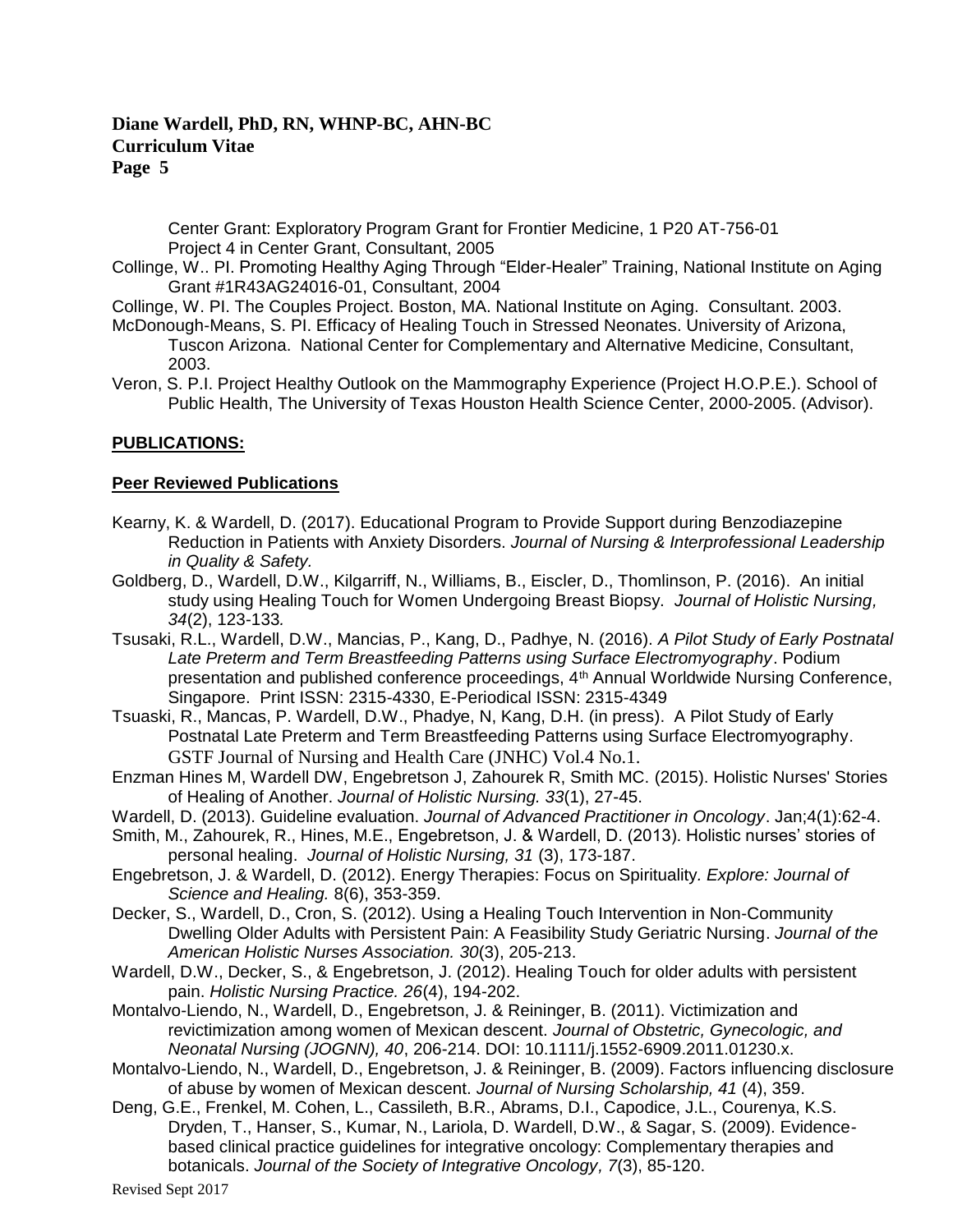- Wardell, D.W., Rintala, D., Tan, G., (2008). Case study descriptions of Healing Touch with veteran's experiencing chronic neuropathic pain from spinal cord injury. *Explore: The journal of science and healing,* 4(3) 187-196.
- Engebretson, J. & Wardell, D. (2007), Energy based modalities. *Nursing Clinic of North America, 42*, 243– 259.
- Wardell, D. & Engebretson, J. (2006). Taxonomy of Spiritual Experiences. *Journal of Religion and Health*. *45*(2), 215-233.
- Wardell, D. Rintala, D. Tan, G., & Duan, Z. (2006). Pilot study of Healing Touch and progressive relaxation for chronic neuropathic pain in persons with spinal cord injury. *Journal or Holistic Nursing.24*(4), 231-240.
- Wardell, D.W. & Weymouth, K. (2004). Review of studies of Healing Touch*. Journal of Nursing Scholarship: Image, 36*(2), 147-154.
- Engebretson, J. & Wardell, D. (2002). Experience of a reiki session. *Alternative Therapies in Health & Medicine. 8*,(2), 48-53.
- Wardell, D.W. (2001). Unfolding transpersonal caring-healing through story. *The International Journal for Human Caring. 6*(1), 18-24.
- Wardell, D.W. & Engebretson, J. (2001). Ethical Principles Applied to Complementary Healing. *Journal of Holistic Nursing, 19*,4, p. 318-334.
- Wardell, D.W., & Czerwinski, B. (2001). A military challenge to feminine and personal hygiene. *The Journal of the American Academy of Nurse Practitioners, 13*,4, p. 187-193.
- Wardell, D.W. (2001). Spirituality of Healing Touch participants. *Journal of Holistic Nursing, 19*(1), p. 71- 86.
- Wardell, D.W., & Engebretson, J. (2001). Biological correlates of Reiki Touch Healing. *Journal of Advanced Nursing, 33*(4), 439-445.
- Czerwinski, B., Wardell, D.W., Connelly, L.M., Yoder, L. H., Ternus, M., Pitts, K., & Kousakanani, K. (2001). Variations in feminine hygiene practices of military women in deployed and noncombat environments. *Military Medicine, 66*, 152-158.
- Wardell, D.W. (2000). The trauma release technique: How it is taught and experienced in Healing Touch. *Alternative and Complementary Therapies, 6*(1), 20-27.
- Wardell, D.W. & Mentgen, J. (1999). Healing touch: An energy based approach to healing. *Imprint, Feb/Mar*, 34, 35, 51.
- Wardell, D.W., & Engebretson, J. (1998). Professional evolution: Differentiating holistic practice and speculations for future directions. *Journal of Holistic Nursing,16(*1), 57-67.
- Engebretson, J. & Wardell, D.W. (1997). The Development of a LBW Pacifier for Nonnutritive Sucking. *Journal of Obstetric, Gynecologic, and Neonatal Nursing, 26*(6), 660-664.
- Engebretson, J. & Wardell, D. (1997). Perimenopausal women's alienation. *American Journal of Holistic Nursing, 15*(3), 254-270.
- Sherwood, G.D., Brown, M., Fay, V., & Wardell, D. (1997). Defining nurse practitioner scope of practice: Expanding primary care services. *The Internet Journal of Advanced Nursing Practice*, http://www.ispu.com/journals/IJANP/Vol1N2/scope.htm.
- Engebretson, J. & Wardell, D. (1996). The essence of partnership in research. *Journal of Professional Nursing, 13*(1), 38-47.
- Adams, J., Kotarba, J., Wardell, D. Sherwood, G, Engebretson, J., & Salmon, L. (1996). An ethnographic assessment of an academic nursing center. *Journal of the American Academy of Nurse Practitioners, 8*(8), 365-371.
- Wardell, D. & Engebretson (1995). Women's anticipations of hormonal replacement therapy. *Maturatis, 22*, 177-183.
- Engebretson, J. & Wardell, D.W. (1993). A contemporary view of alternative healing modalities. *Nurse Practitioner, 18*(9), 51-55.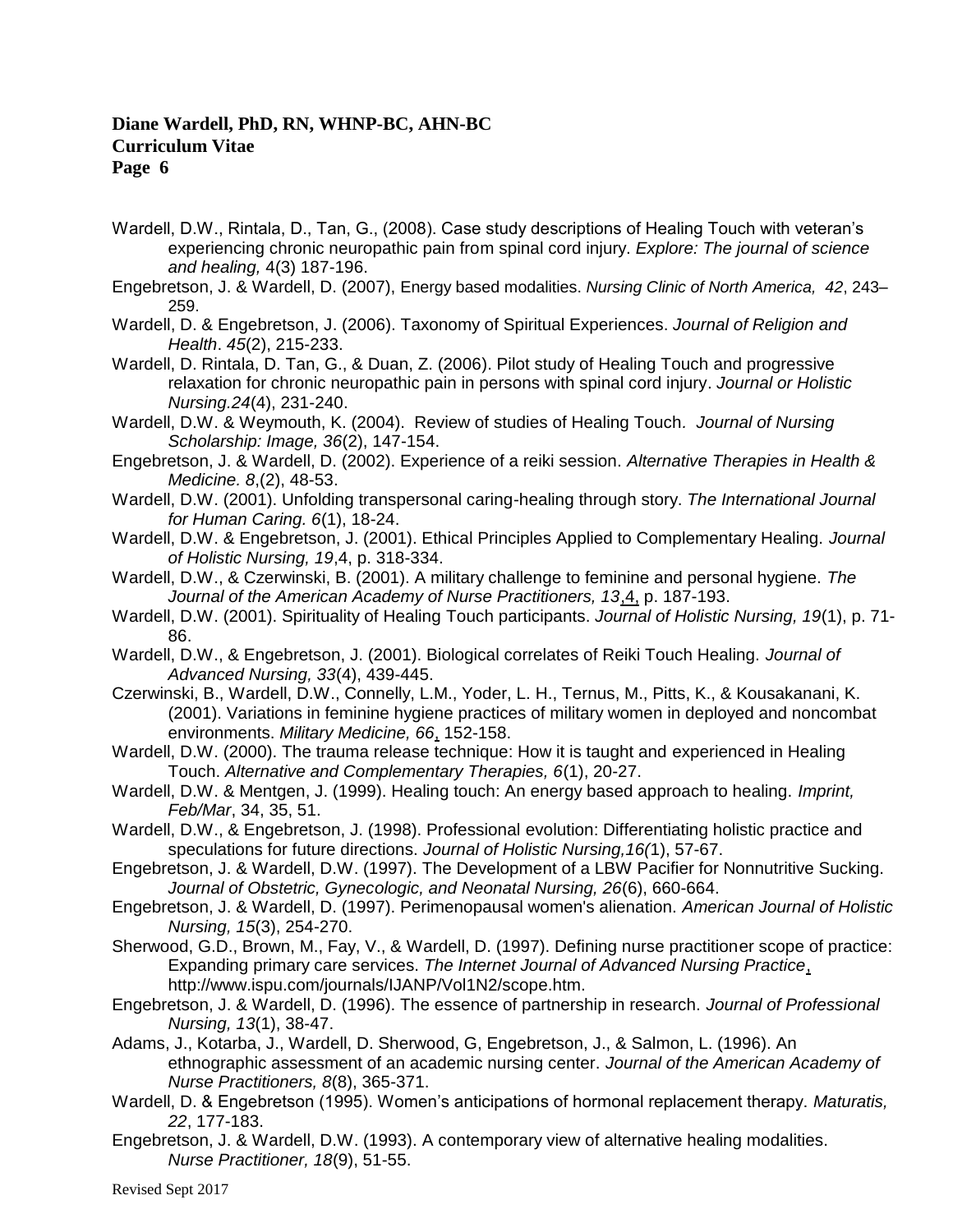- Wardell, D.W. & Engebretson, J. (1993). Technology assessment for nursing innovations. *Applied Nursing Research, 6*(4), 172-183.
- Starck, P. & Wardell, D.W. (1992). Workload issues for faculty. *AACN Executive Development Series II: The Dean's role in organizational assessment and development*. pp. 133-138.
- Wardell, D.W. & Engebretson, J. (1992). A clinical research perspective: Look to the obvious. *Journal of Holistic Nursing, 10*(4), 355-366.
- Engebretson, J. & Wardell, D. (1991). Technology development: Protecting your ideas. *Maternal Child Nursing, 16*(4), 191-196.
- Wardell, D.W. (1989). Ectopic pregnancy: A growing concern. *Journal of American Academy of Nurse Practitioners, 1*(4), 119-125.
- Wardell, D.W. (1988). Chronic exposure to sexually transmitted disease. *Nursing Clinics of North America, 23*(4), 947-958.

#### **Non-Peer Reviewed Publications**

- Wardell, D. (quarterly 2017-2006). Janet's Wisdom. *Perspectives in Healing*. Lakewood CO: Healing Touch International, Inc./Healing Beyond Borders.
- Wardell, D. (2012). Dissemination. Research e-news for the American Holistic Nurses Association. May.
- Wardell, D. (2011). The hawthorne principle. Research e-news for the American Holistic Nurses Association. May.
- Wardell, D. (2011, 2012). Words of wisdom. Perspectives in Healing. Healing Touch International, Inc. (4 quarterly issues).
- Wardell, D. (2009). Commentary on "Interconnectedness in Nursing: A concept analysis". *Journal of Holistic Nursing. 26*(4), 266-267.
- Wardell, D.W. (2008). Commentary on "Spiritually based group intervention for combat veterans with posttraumatic stress disorder: Feasibility study". *Journal of Holistic Nursing, 26(2)*, 117-118.
- Wardell, D. (2005). The summit on healing: Honoring diversity, finding common ground. *Alternative Therapies in Healing and Medicine, 11*(5), 34-36.
- Wardell, D. (2006). Response to 'Commentary on a pilot study of Healing Touch and progressive relaxation for chronic neuropathic pain in persons with spinal cord injury. *Journal of Holistic Nursing.24*(4), 243-244.
- Wardell, D.W. & Littleton, L. (1992). Depression may be overlooked as a Progesterone side effect. *Nurse Practitioner 17* (5), 10, 18.
- Wardell, D. (2002). Commentary in Evidenced Based Nursing, 5(3), 80.
- Wardell, D. (2000). Commentary in Western Journal of Medicine. 173(1), p.39.

#### **Books and Chapters**

Wardell, D. (2016). *White Shadow Walking with Janet Mentgen, 2nd Edition*. Bloomington, IN: iUniverse.

- Wardell, D., Kagel, S., Anselme, L. (2014). *Healing Touch: Enhancing life through energy therapy.* Bloomington, IN: iUniverse.
- Tsusaki, R., Mullassery, D., Helmrerick, R., & Wardell, D. (2014). Primary nurse practitioner. In Giardino, R. Hanks, & A Giardino Eds. *Collaboration with the Advanced Practice Nurse* pp 77- 90.New York: Nova.
- Gadwig, G.B., & Wardell, D. W. (2014). Disturbed energy field. In B. Ackley & G. Gadwig Nursing diagnosis handbook: An evidence-based guide to planning care,  $10<sup>th</sup>$  Ed. (pp. 321-325). Maryland Heights, MO: Elsevier.
- Gadwig, G.B., & Wardell, D. W. (2011). Disturbed energy field. In B. Ackley & G. Gadwig Nursing diagnosis handbook: An evidence-based guide to planning care, 9<sup>th</sup> Ed. (pp. 345-349). St Louis: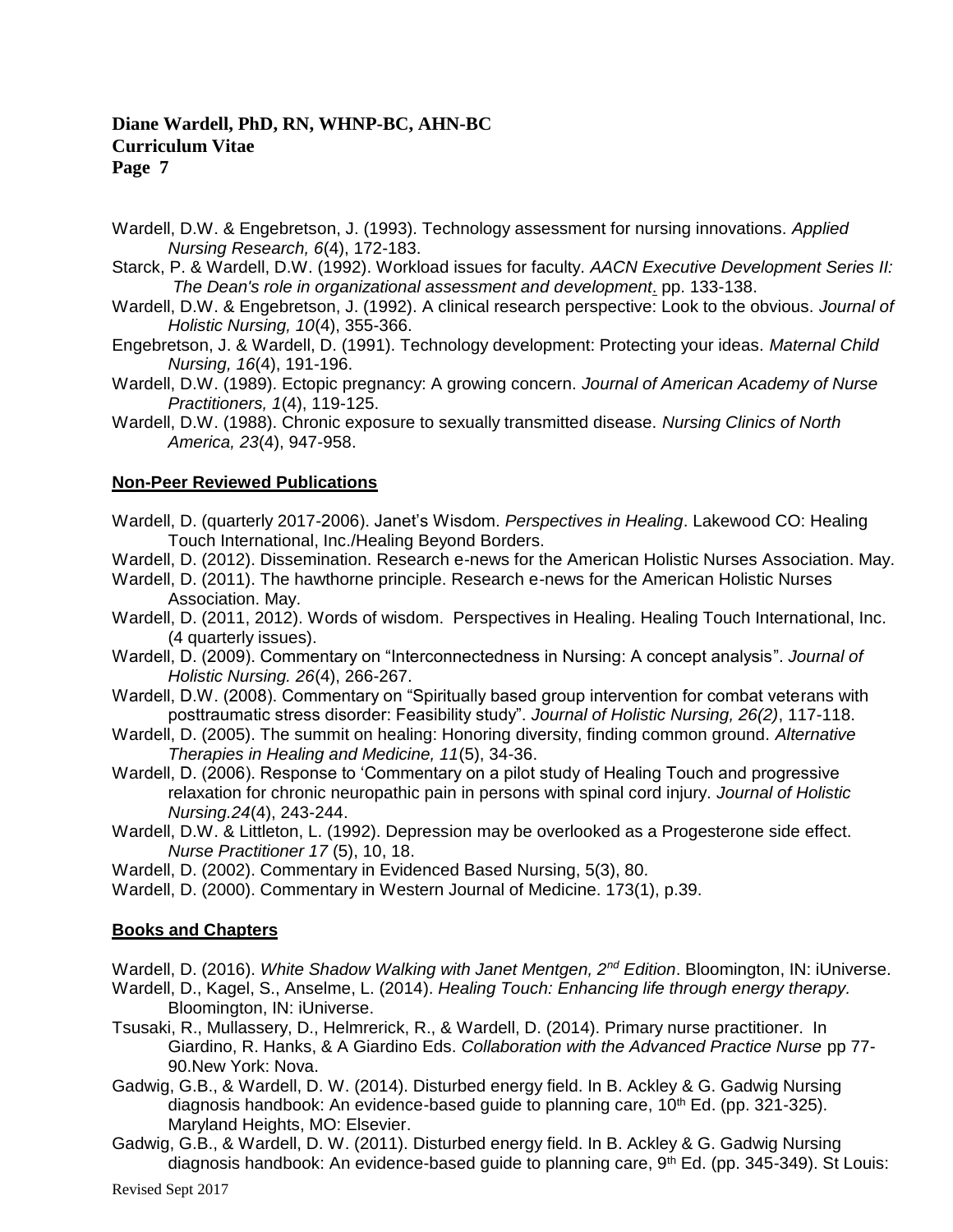Mosby.

- Wardell, D.W. (annual 2001-2009). Healing Touch International Inc Research Survey. 2-9<sup>th</sup> Editions. Healing Touch International, Inc., Lakewood CO.
- Wardell, D.W. (2008). Healing Touch. In J. Carroll, *Reiki Touch: 20th Anniversary Edition Professional Touch Mysteries,* pp. 51-65. Houston, TX: Reiki Touch Institute of Holistic Medicine Publishing Co.
- Wardell, D.W. (2008). Healing Touch. In B. Ackley, et al. *Evidence-based nursing care guideline: Medical-surgical interventions* (pp.407-415). St. Louis: Mosby, Inc.
- Wardell, D.W. (2008). Contributor in G.Ladwig & B. Ackley, *Guide to Nursing Diagnosis. 2nd Ed*. St. Louis: Mosby, Inc.
- Wardell, D.W. (2007). Contributor in P.L. Swearingen & Dennis G. Ross (Eds.), *Manual of medicalsurgical nursing care: Nursing interventions and collaborative management (6th ed*.) Gynecological disorders (pp. 692-699). St. Louis: Mosby Year-Book, Inc.
- Gadwig, G.B., & Wardell, D. W. (2008). Disturbed energy field. In B. Ackley & G. Gadwig Nursing diagnosis handbook: An evidence-based guide to planning care,  $8<sup>th</sup>$  Ed. St Louis: Mosby.
- Wardell, D.W. contributing author, Pregnant Women. (1990, 1997, 2003). In H. Seidel, J. Ball, G., Benedict, & J. Dains, *Mosby's guide to physical examination (3rd Ed., 4th Ed, 5th Ed)*. St. Louis: C.V. Mosby & Co.
- Wardell, D.W. (2002). Healing Touch and Therapeutic Touch. In P. Coughlin & M.S. Micozzi, Eds. *Principles and practice of manual therapeutics*, pp. (184-197). New York: Churchill Livingstone.
- Wardell, D. (2002). Consultant to *Professional guide to complementary and alternative therapies.* Springhouse, PA: Springhouse.
- Wardell, D. W. (2001). *White Shadow walking with Janet Mentgen*. Lakewood, CO: Colorado Center for Healing Touch.
- Headley, J. & Wardell, D.W. (1998). In P.L. Swearingen & Dennis G. Ross (Eds.), *Manual of medicalsurgical nursing care: Nursing interventions and collaborative management (4th ed*.) (pp. 621- 656). St. Louis: Mosby Year-Book, Inc.
- Wardell, D.W. (1996). Reproductive disorders. In P. Swearingen (Ed.), *Pocket guide to medical-surgical nursing (2nd Ed.)* (pp.338-357). St. Louis: C.V. Mosby.
- Wardell, D.W. (1994). Reproductive disorders. In P.L. Swearingen (Ed.), *Manual of medical-surgical nursing care: Nursing interventions and collaborative management (3rd Ed.)* (pp. 583-613). St. Louis: Mosby Year-Book, Inc.
- Wardell, D.W. (1992). Reproductive disorders. In P. Swearingen (Ed.), *Pocket guide to medical-surgical nursing: Nursing diagnoses and interventions*, St. Louis: C.V. Mosby.
- Cohen, S. & Wardell, D.W. (1992). Violence against women as content in graduate education in women's health. In C. Sampselle (Ed.), *Violence against women: Nursing research education and practice issues*, (pp. 131-139), Washington, D.C.: Hemisphere Publishing Co.
- Wardell, D. W. & Jansen, P.R. (1990). Reproductive disorders. In P.L. Swearingen, (Ed.), *Manual of nursing therapeutics: Applying nursing diagnosis to medical disorders(2nd ed.)* (pp. 482-502), St. Louis: C.V. Mosby & Co.
- Wardell, D.W. (1988). Contribution to: Specific disorders of the reproductive system. In S. Ames and C. Kneisel (Eds.), *Essentials in adult health nursing: A biopsychosocial approach*, (pp. 1115-1122), Menlo Park: Addison-Wesley Co.
- Wardell, D.W. (1986). Specific disorders of the female reproductive system. In C. Kneisel and S. Ames (Eds*.), Adult health nursing: A biopsychosocial approach*, (pp. 1863-1900), Menlo Park: Addison-Wesley Co.
- Seff, S. & Wardell, D.W. (1986). Surgical approaches to female reproductive system dysfunction. In C. Kneisel and S. Ames (Eds.), *Adult health nursing: A biopsychosocial approach*, (pp. 1901-1927), Menlo Park: Addison-Wesley Co.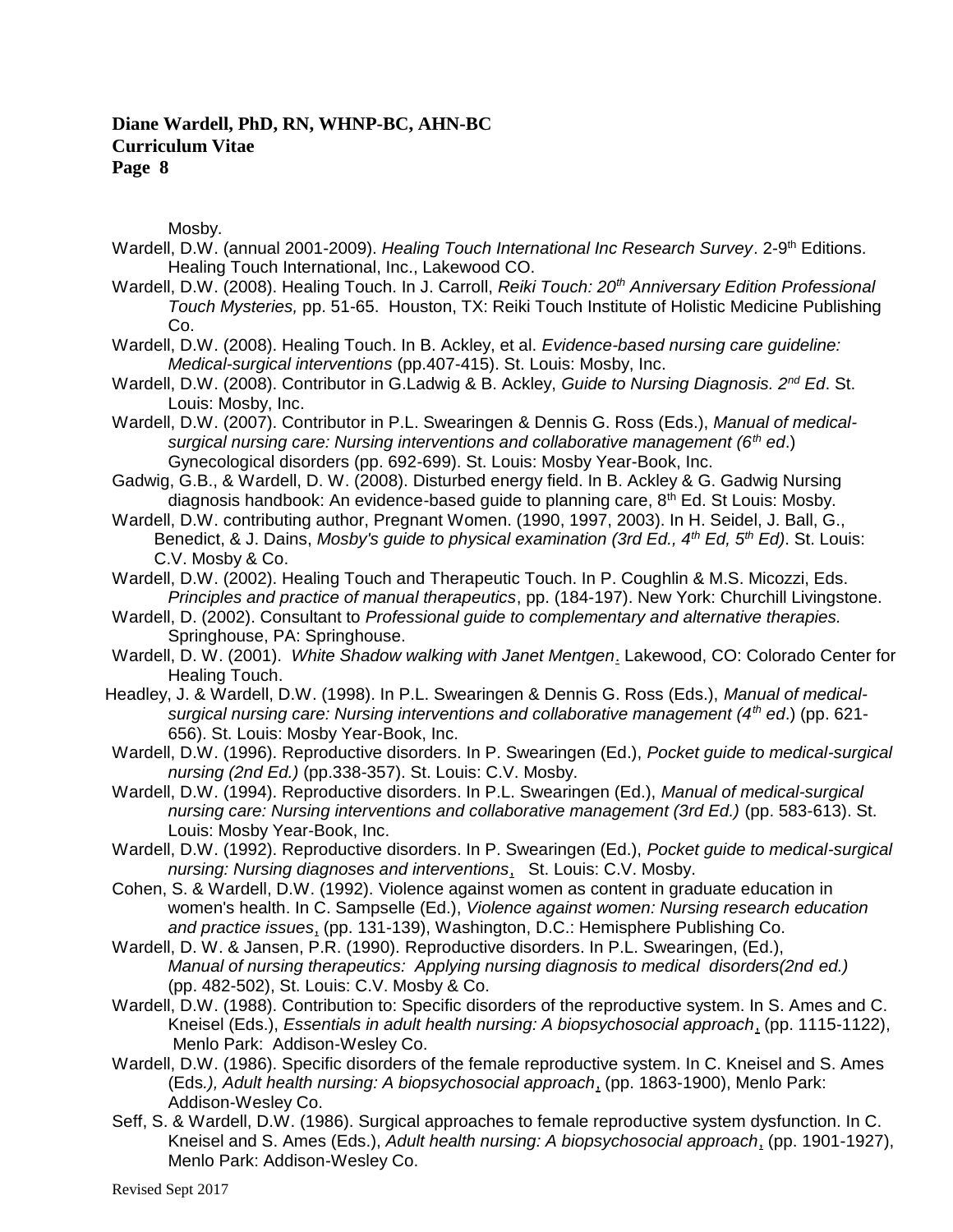Wardell, D.W. (1986). Breast disorders. In P. Swearingen (Ed.), *Manual of nursing therapeutics: Applying nursing diagnosis to medical disorders* (pp. 419-426). Menlo Park: Addison-Wesley Co.

#### **PRESENTATIONS (***1999-2017***):**

#### **International**

Wardell, D. Teachings from Janet Mentgen. 15<sup>th</sup> Healing Touch International Annual Conference. October 20-23, 2011.

Anselme, L., & Wardell, D. Healing Touch: A multidimensional approach to understanding spirituality. ISSSEEM 20<sup>th</sup> Annual Conference: Evidence-based Spirituality for the 21<sup>st</sup> Century, Westminster, CO, June 25-29, 2010.

- Wardell, D. (2009) A pilot study of Healing Touch for chronic neuropathic pain in spinal cord injury. ISSSEEM 19th Annual Conference, Denver, CO. June, 27-July 2.
- Wardell, D. Complementary Therapies in Nursing. Dhulikehel Medical Institute, Kathmandu University, Nepal, October 11, 2007.
- Wardell, D. Healing Touch International Membership. Australian Healing Touch Gathering. Bryon Bay, Australia, November 11-12, 2006.
- Wardell, D. History of Healing Touch. Presentation and Mayan Flute. 1st Healing Touch Europe Conference, Lage Vuursche, Netherlands, June 16-18th, 2006.
- Wardell, D., PhD, RNC; Tan, G., PhD; Rintala, D. PhD; and Duan, Z. MD, MS. A Pilot Study of a Bio-Field Therapy for Chronic Neuropathic Pain in Spinal Cord Injury. Poster Presentation. International Association for Human Caring 27<sup>th</sup> Annual Conference: Reflections and Actions.Promoting Harmony in Caring Environments, Kings Beach, California June 15-18, 2005
- Day, A. & Wardell, D., Past and future vision for HTI. 8<sup>th</sup> Healing Touch International Annual Conference, San Diego, CA, May 20-23, 2004.
- Wardell, D. Research Presentations. 7<sup>th</sup> Healing Touch International Annual Conference, Colorado Springs, CO, 2003, January, 2003.
- Benor, D., Wardell, D., Laird, J., & Winstead-Fry, P. (2003). Energy Medicine Research. The International Society for the Study of Subtle Energy and Energy Medicine Annual Conference, Boulder, CO., June, 2003.
- Bullbrook, MJ, Day, A., Wardell, D., & Scattifario, K. (2002). Healing Touch. The International Society of the Study of Subtle Energy and Energy Medicine Annual Conference, Boulder, CO., June, 2002.
- Wardell, D. & Oshman, J. Research Review for Healing Touch International, Inc. 6<sup>th</sup> Annual Conference, Denver, CO, 2002.
- Wardell, D., Bulbrook, M.J., Day, A. & Schataferrio, K. Healing Touch. International Society for Study of Subtle Energy and Energy Medicine. Boulder, CO. June 2002.
- Wardell, D. Trauma release technique. Healing Touch International Conference, Kauai, Hawaii, January 20-23, 2000
- Wardell, D. Spirituality in Healing Touch Practice. Healing Touch International Conference, Kauai, Hawaii, January 20-23, 2000.

#### **National**

Anselme, L, & Wardell, D. Healing Touch: A global unitary approach to health and healing. The American Holistic Nurses Association 36<sup>st</sup> Annual Conference: Holistic Nursing: Interconnectedness: the soul of Holistic Nursing, June 1-5, 2016. (full day seminar)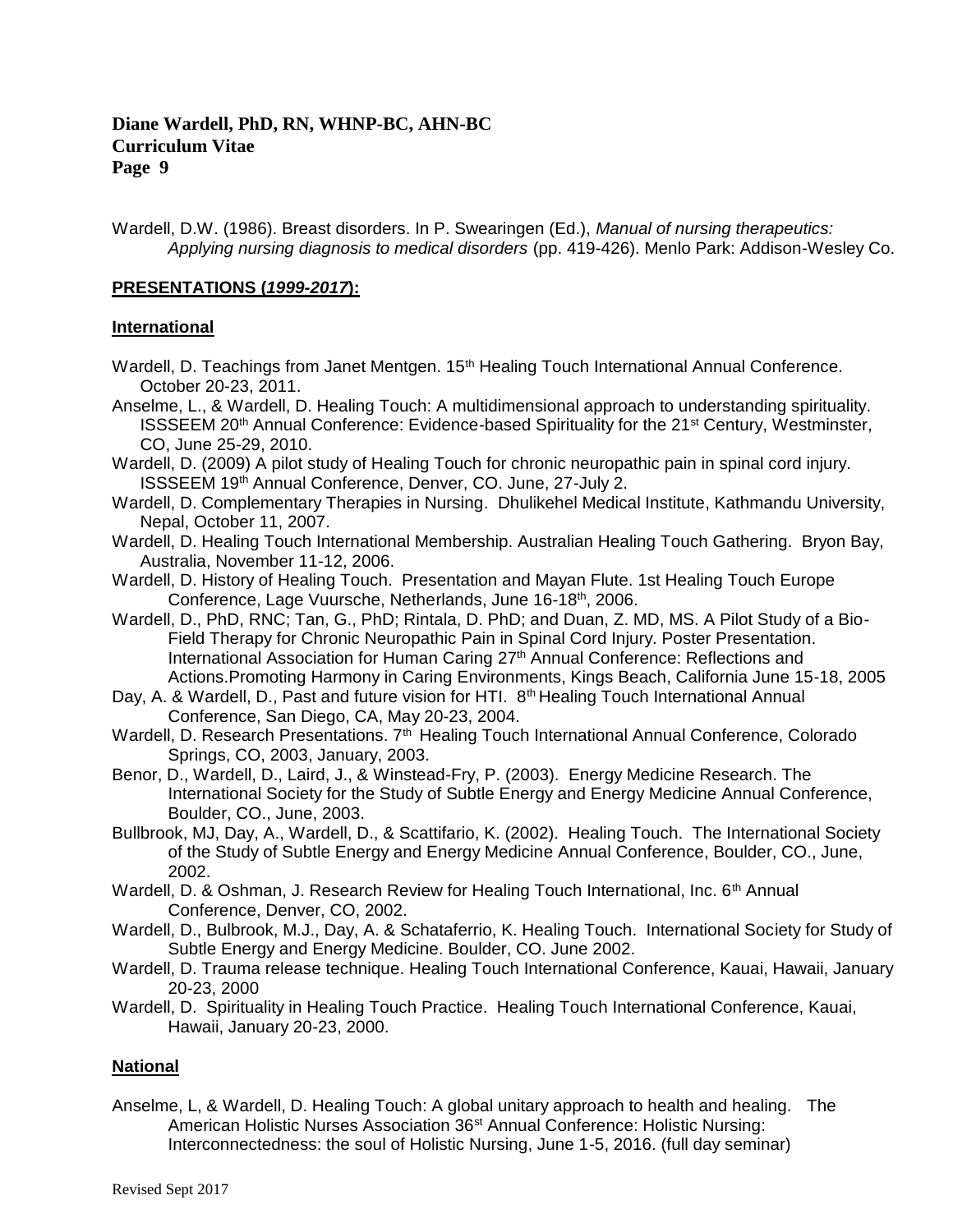- Wardell, D. Concept Development. Webinar. American Holistic Nurses Association. February 18, 2015.
- Richey, S. A., Wardell, D., & Cron, S. Using Healing Touch in Non-Community Dwelling Older Adults with Pain: A Feasibility Study. 26<sup>th</sup> Annual Conference of the Southern Nursing Research Society – Nurse Scientists as Crucial Partners to Health Delivery. (22-25, February, 2012). New Orleans, LA. (paper).
- Smith, M., Hines, M., Wardell, D, & Engebretson, J., Zahourek, R. Stories of Healing from Holistic Nurses. The American Holistic Nurses Association 31st Annual Conference: Holistic Nursing: Tending to the scared flow of life. Louisville, KY, June 1-5, 2011.
- Decker, S., Wardell, D., & Cron. Poster: Using Healing Touch in non-community dwelling older adults: A feasibility study. The American Holistic Nurses Association 31st Annual Conference: Holistic Nursing: Tending to the scared flow of life. Louisville, KY, June 1-5, 2011.
- Wardell, D. Using the hands as an extension of the heart: Healing Touch as a tool for healing. Texas's Children's Hospital's Spirituality in Pediatrics Conference, Houston, TX. October 21-23, 2009.
- Wardell, D., Shealey, N., Oshmann, J. Panel on Subtle Energies. The American Holistic Nurses Association 28th Annual Conference, Renewing health Care: A journey to new heights. Bretton Woods, New Hampshire, June 2-5, 2008.
- Wardell, D. Credentialing. Summit on Healing. Petaluma, CA, November 5-7, 2004.
- Wardell, D., PhD, RNC; Tan, G., PhD; Rintala, D. PhD; and Duan, Z. MD, MS. A Pilot Study of a Bio-Field Therapy for Chronic Neuropathic Pain in Spinal Cord Injury. Poster Presentation. State of the Science Congress to Nursing, Washington, DC, October 7-10<sup>th</sup>, 2004.
- Wardell, D. Healing Touch, EDA CNE 201-0386. Healthcare, Health & Sciences Television Network, PRIMEDIA Healthcare. February 4, 2000.
- Wardell, D. Sacred Drumming/Music for the Soul. The American Holistic Nursing Association, Houston Holistic Nurses Council and the Institute of Religion, Houston, TX. February 16, 2000.
- Wardell, D. Healing Touch, EDA CNE 201-0386. Healthcare, Health & Sciences Television Network, PRIMEDIA Healthcare. February 4, 2000.
- Wardell, D. Spirituality in Healing Touch Practice. American Holistic Nurses Association Annual Meeting. Phoenix, AZ, June 17-20, 1999.
- Czerwinski, B., & Wardell, D.W. Feminine Hygiene Practices in Military Women. Society for Menstrual Cycle Research. Tucson, AZ, June 10-12, 1999.

### **Regional**

- Wardell, D. Using Healing Touch in Non-Community Dwelling Older Adults with Pain: A Feasibility Study. 26th Annual Conference of the Southern Nursing Research Society. New Orleans, LA, February 22-25, 2012.
- Wardell, D. Meeting the prenatal needs of the Adolescent. Kaleidoscope 2010: The Many Faces of Perinatal and Women's Health Nursing. Galveston, TX, February 17-19. 2010.
- Wardell, D. VHA Pain Management Teleconference. April 7, 2009.
- Wardell, D. Healing Touch and Pain. VISN 16 Pain Management Initiative Advisory Conference. January 28-29, 2009, Houston TX.
- Wardell, D., Sixty to eighty: Living Healthy. Gender, Creativity, and the New Longevity, The University of Houston Women's Studies Program. Houston, Texas, November 13-15, 2008.
- Wardell, D., Tan, G., Rintala, D. and Duan, Z. A Pilot Study of a Bio-Field Therapy for Chronic Neuropathic Pain in Spinal Cord Injury. Poster Presentation. Chronic Disease Management Conference. Houston, TX, March 30-31, 2007.
- Wardell, D., Mahoney, J., Marfurt, S., and Engebretson. Labyrinth Walk Integration Project. Poster Presentation. Southern Nursing Research Society. Galveston, TX February 21-24, 2007.
- Wardell, D. & Engebretson, J. Spiritual experience: Implications for contemporary health care. Southern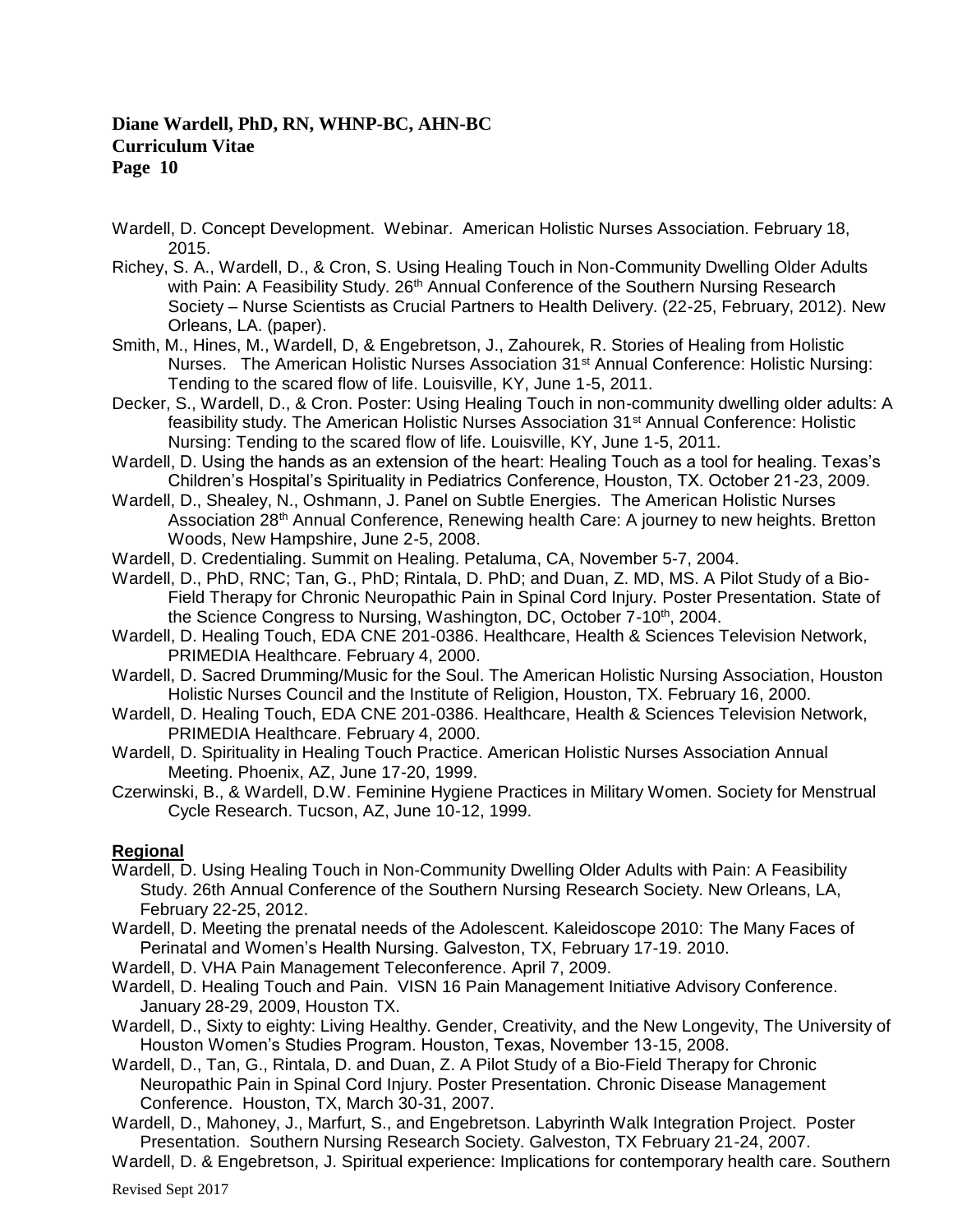Nursing Research Society 15<sup>th</sup> Annual Conference, 1-3 February, 2001.

- Connelly, L. M., Czerwinski, B. S., & Wardell, D. W. Deployed military women's health management practices. Biannual Phyllis J. Veronick Nursing Research Society Conference, San Antonio, TX. Poster presented by L. Connelly, 1-5 May 2000.
- Connelly, L. M., Czerwinski, B. S., & Wardell, D. W. Deployed military women's health management practices. 24th Annual Conference of the Midwest Nursing Research Society, Dearborn, MI. Paper presented by L. Connelly, 31 March-3 April 2000.
- Connelly, L. M., Czerwinski, B. S., & Wardell, D. W. Deployed military women's health management practices. 14th Annual Conference of the Southern Nursing Research Society, Little Rock, AR. Paper presented by L.Connelly, 3-5 February 2000.
- Connelly, L.M., Czerwinski, B. S., Wardell, D. W. Deployed military women's health management practices. 14th Annual Conference of the Southern Research Nursing Society, Little Rock, AR. February 3-5, 2000.
- Engebretson, J. & Wardell, D. Experiences of Exposure to Reiki Touch: A Qualitative Analysis. Southern Nursing Research Society, 13<sup>th</sup> Annual Conference, Charleston, SC, February 18-20, 1999.

### **Local**

- Wardell, D. Healing Touch. St Luke's Hospital. Stroke survivor group. Houston, TX. Nov. 2016.
- Wardell, D. Stress management. Hospice and Palliative Nurses Association. Houston chapter. July 16, 2013.
- Wardell, D. Holistic Nursing Research. Barnes Jewish College Goldfarb School of Nurisng, St. Louis, MS, Jan 16, 2012.
- Wardell, D. Self empowerment through Healing Touch. Exploring Complementary Care, The Council on Drug and Alcohol Abuse, Houston, TX. Sept 30, 2011
- Wardell, D. Healing Touch in cancer care. MD Anderson Cancer Center, Department of Integrative Care Seminar. November 12, 2009.
- Wardell, D. Spiritual and Folk Healing. Complementary and Alternative Medicine: Toward an Integrative Model, John P. McGovern Center of Healing, Humanities and the Human Spirit and UT MD Anderson Cancer Center-Integrative Medicine Program, Houston, TX. September 5, 2006.
- Engebretson, J. & Wardell, D. Topics in Translational Research. UT Medical School, Houston TX, September 11, 2006.
- Wardell, D. Healing Touch Therapies in Cancer Care. Nursing Grand Rounds: MDAnderson Cancer Center. Houston, TX, May 10, 2005.
- Wardell, D., PhD, RNC; Tan, G., PhD; Rintala, D. PhD; and Duan, Z. MD, MS. A Pilot Study of a Bio-Field Therapy for Chronic Neuropathic Pain in Spinal Cord Injury. Poster Presentation. San Diego Nursing Research Conference. May 13, 2005.
- Wardell, D. Healing Touch. 2005-2006 Douglas D. Brendle Integrative Medicine Seminar Series. Wake Forest University School of Medicine. October 17, 2005.
- Wardell, D. Using healing Touch for mind, body and soul. Nursing Grand Rounds, Memorial Hermann Hospital. Houston, TX, October 25, 2004.
- Wardell, D. Healing Touch. Current Issues in Complementary Medicine: Research and Practice. MD Anderson Cancer Institute. May 30, 2002.
- Wardell, D. Healing Touch during Life's Transitions. Kaleidoscope 2000, 17<sup>th</sup> Annual Houston Perinatal Nursing Symposium. Houston, TX, February 17-18.
- Wardell, D. Integrating Healing Touch into Traditional Care. Northwestern Medical Hospital, Hospice and Palliative Care Lecture, Chicago, IL, September 25, 1999.
- Wardell, D. Panel member on Balancing Traditional and Scientific Methods. Houston International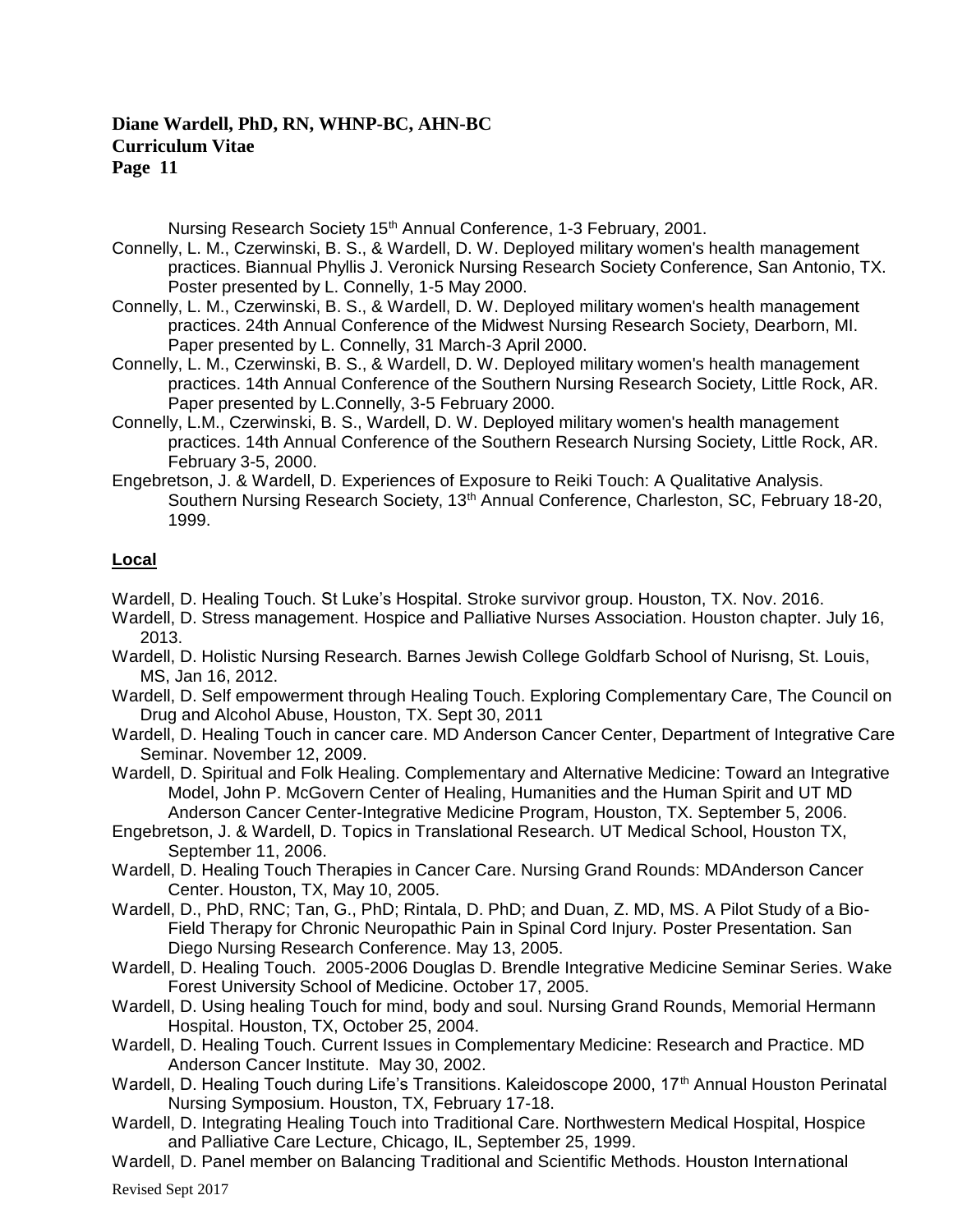Community Health Summit, September 23-24, 1999. Wardell, D. Spiritual Experience Among Nurses in Touch Therapy. Research Series, UT-H School of Nursing, September 10, 1999. **EDITORIAL REVIEW BOARDS**  Journal of Holistic Nursing 1998 - 2008 Associate Editor 2008 - present **EDITORIAL REVIEWER** Journal of Advanced Nursing 2001 - present Journal of the American Academy of Nurse Practitioners 2001 - 2010 Alternative Therapies in Health and Medicine 2003 - 2004, 2006 – 2007, 2012, 2015 Evidence Based Complementary and Alternative Medicine 2006 - 2007 Brain Research Review 2009 **PROFESSIONAL SERVICE** Texas Medical Center Women's Health Network 2005 - 2011 Healing Touch International, Inc. Research Director 2001 - 2009 Healing Touch International, Inc. Chair '08-09, Training Committee 2008 - 2012 Healing Touch International, Inc. Education Committee 2005 - 2013 Healing Touch International, Inc. President 2004 - 2006 Council for Healing 2000 - 2005 Research Advisory Board 2002 - 2015 Research Committee American Academy of Nurse Practitioners 1993 - Present American Holistic Nurses Association, Research Chair 2000 - 2002 Healing Touch International Healing Touch Certification 1999 - 2003 Board, Chair Healing Touch International Healing Touch Certification 1998 - 2000 Panel of Reviewers Reiki Touch Institute of Holistic Medicine, Inc.<sup>sm</sup>, Advisory Board 1998 - 2000 November 2000 November 2000 November 2000 November 2000 November 2000 November 2000 **PROFESSIONAL MEMBERSHIPS:** Association of Women's Health, Obstetrical, and Neonatal Nursing 1982 - Present Sigma Theta Tau 1983 - Present American Academy of Nurse Practitioners 1988 - Present Sigma Xi, The Scientific Research Society 1991 - Present Southern Council of Nurse Researchers 1991 - Present American Holistic Nurses Association 1995 - Present Healing Touch International, Inc./Healing Beyond Borders 1996 - Present Houston Area Nurse Practitioners 1988 - Present Cooperative of Nurse Healers 1990 - 2004 **UNIVERSITY COMMITTEES** Intellectual Property Committee 1990 - 2009

Interfaculty Council **1992** -1994

2004 – 2008